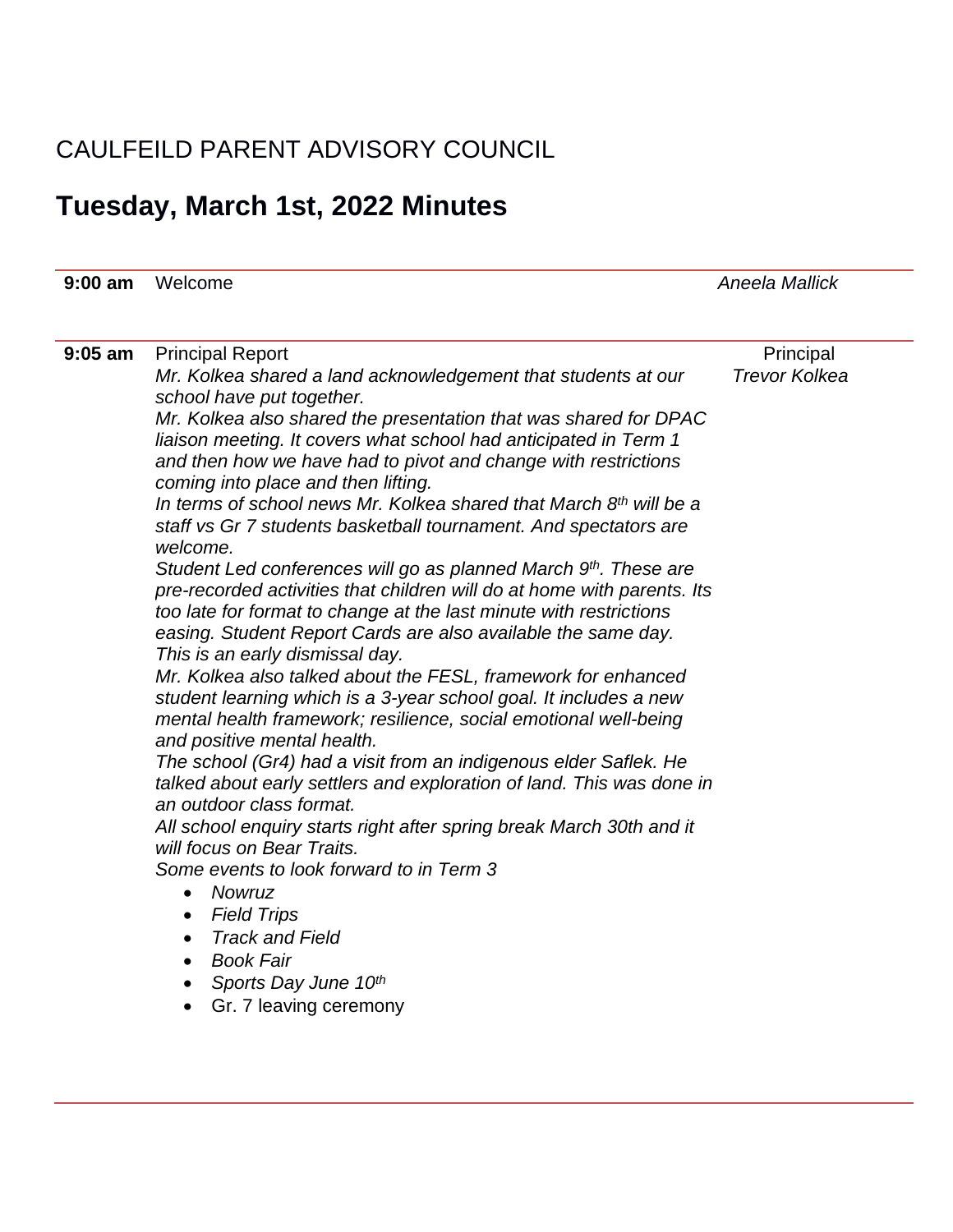| 7:25 pm | <b>Treasurer Report</b><br>Marisa went over the budget allocation and spendings. Teacher<br>discretionary fund and field trip budget has been paid out already.<br>This year we've had some spending for cultural events. WE spent<br>some on lunar year and upcoming for Nowruz. Marisa proposed a<br>motion for \$250 for each of these events which passed by majority.<br>Next year we will have it as an annual expense. Gaming budget will<br>be covered for Ultimate and Anna Rice. After the next budget<br>update we will have a better idea of what savings we have that can<br>be spent towards extra sound field systems.                                                                                                                                | <b>Treasurer</b><br>Marisa Yang |
|---------|----------------------------------------------------------------------------------------------------------------------------------------------------------------------------------------------------------------------------------------------------------------------------------------------------------------------------------------------------------------------------------------------------------------------------------------------------------------------------------------------------------------------------------------------------------------------------------------------------------------------------------------------------------------------------------------------------------------------------------------------------------------------|---------------------------------|
| 7:40 pm | Reps/Coordinators/Committees Reports<br>DPAC rep<br>Tonia mentioned there is a traffic grant that we can apply for.<br>District is also looking for feedback for the FESL framework that Mr.<br>Kolkea mentioned. It will be added to the newsletter.<br><b>Env Action Committee</b><br>Alison gave us a quick update on their meeting with Mr. Kolkea and term<br>3 plans. There will be a whole school poster coemption, which will have 5<br>categories of prizes. Also plans to commemorate world earth day on 22nd<br>April with some actions for Environmental Action Day. Idea to have<br>environmental monitors in the classrooms. Also helping plant some<br>bushes for the Gr.7 forest. And planting flowers that will be used for Gr.7<br>graduation day. |                                 |
| 7:50 pm | New Business and Term 3 Planning<br>We are looking forward to Nowruz being celebrated at school upon return<br>from Spring break. For next year we would like to include a Nowruz<br>garden.<br>We will have a better idea of scholastic with parent attendance etc and it<br>will be announced once planning has been completed.<br>Sports day June 10th will have parent participation etc which will also be<br>a thank you for parents' day.<br>Staff Appreciation day can be planned and go ahead as we have in the<br>past.                                                                                                                                                                                                                                    |                                 |

**7:55 pm** Adjournment